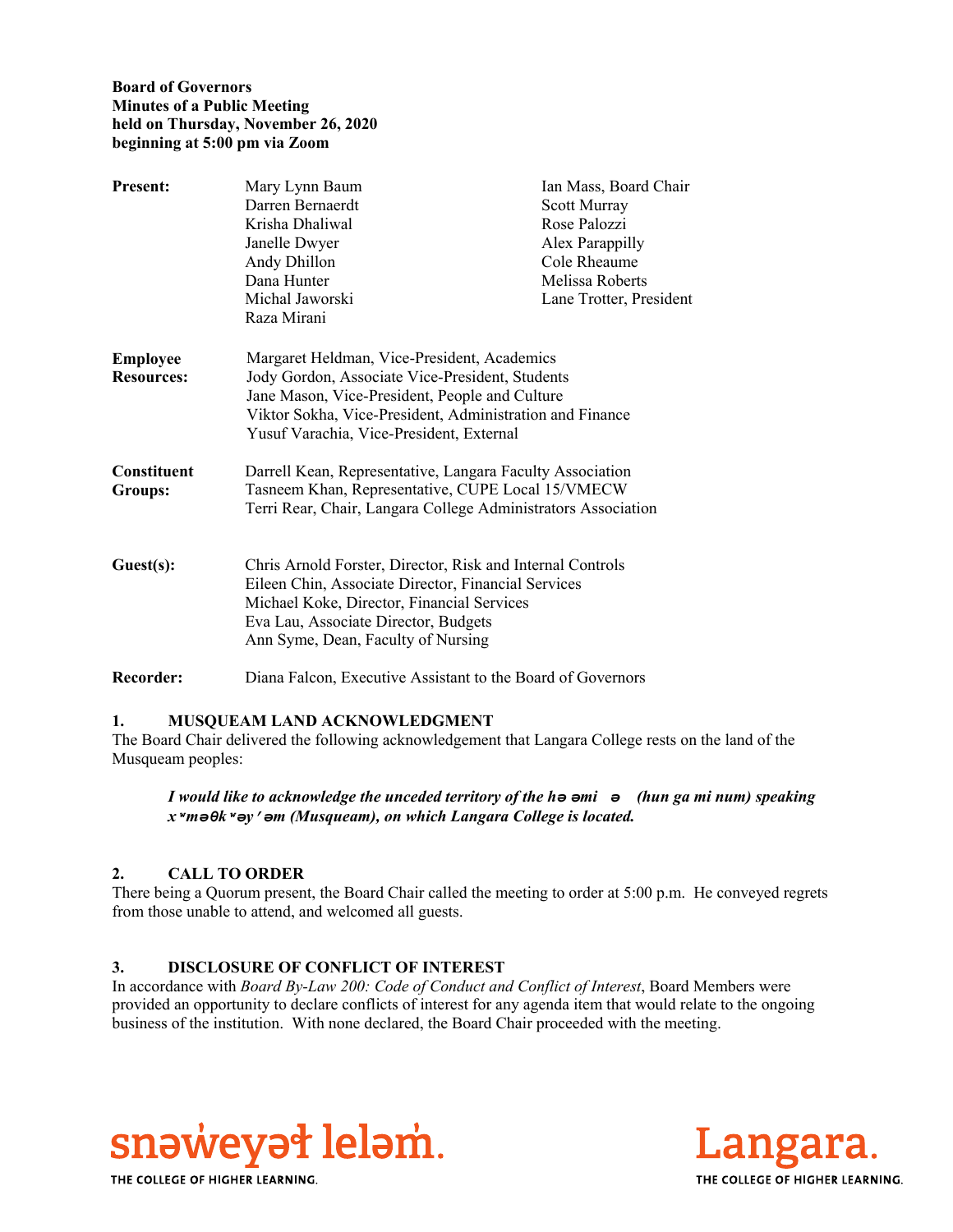Langara College Board of Governors Minutes of a Public Meeting held on Thursday, November 26, 2020 Page 2 of 10

### **4. WELCOME TO NEW BOARD MEMBERS**

## **4.1 Dana Hunter**

The Board Chair welcomed new student Board Member, Dana Hunter, who was elected for a one-year term effective October 1, 2020. D. Hunter shared a bit about her background and insight into her interest in serving on the Board. It was noted that her oath of office had been administered during her orientation session.

# **4.2 Alex Parappilly**

The Board Chair welcomed new student Board Member, Alex Parappilly, who was elected for a one-year term effective October 1, 2020. A. Parappilly shared a bit about his background and insight into his interest in serving on the Board. It was noted that his oath of office had been administered during his orientation session.

# **5. APPROVAL OF AGENDA/CONSENT AGENDA**

It was moved by R. Mirani and seconded by R. Palozzi

**THAT, the Langara College Board approve the agenda and approve/acknowledge the following items and motion on the consent agenda:**

- **5.1 Minutes of Meeting held September 24, 2020 Approved**
- **5.2 Chair's Written Report Acknowledged**
- **5.3 President's Written Report Acknowledged**
- **5.4 Q2 Financial Statements to September 30, 2020 Acknowledged**
- **5.5 Semi-annual Investment Summary to September 30, 2020 Acknowledged**
- **5.6 Confirmation of College Remittances Acknowledged**

**Carried Unanimously.** 

### **6. CHAIR'S VERBAL REPORT**

The Board Chair highlighted the following:

- In collaboration with another Board Chair, I. Mass organized a conference call on October 20, 2020, with Board Chairs from British Columbia colleges. Board Chairs from 7 of the 12 colleges attended the conference call where they shared the challenges they were having during COVID-19. They saw this as an opportunity to interact going forward, potentially as a group, and set the next meeting for December 1, 2020, where they will discuss what other colleges are doing regarding tuition increases, post-COVID reopening plans, International student support, and developing a protocol on how to approach government with their issues.
- The Honourable Anne Kang was appointed new Minister of Advanced Education, Skills and Training.

# **7. PRESIDENT'S VERBAL REPORT**

The President asked J. Gordon to provide an update on the recent anniversary of the VOLT Program.

For the benefit of new Board Members, J. Gordon advised that the VOLT program is a volunteer program for students to gain very valuable experience in terms of learning new skills and giving back to Langara and the surrounding community. For the past 10 years, students have been volunteering through the VOLT program at the College and in the community. November 20, 2020, was the 10-year anniversary of the program. Approximately 100 students were able to celebrate with past students and a number of former administrators who were involved in beginning the program. To provide a sense of the scalability of this program, over 4,400 students have volunteered in various capacities with numerous partners both on and off campus that has contributed 83,000 volunteer hours to our community. This equates to 45 years of full-time work or \$1.2M dollars in equivalent minimum wage that has been donated by our students. This is an example of not only



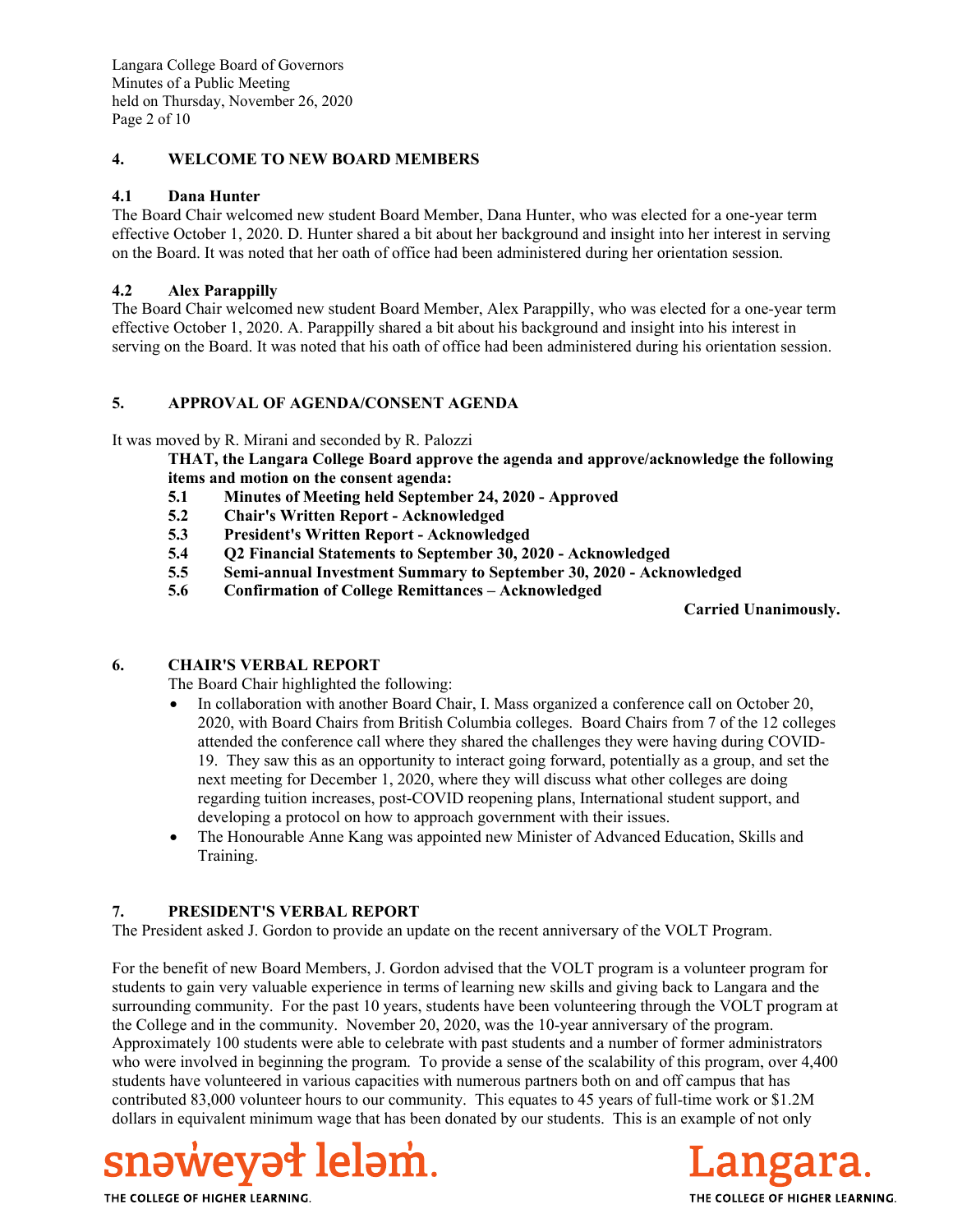Langara College Board of Governors Minutes of a Public Meeting held on Thursday, November 26, 2020 Page 3 of 10

how our students gain applied learning at Langara but also give back to our surrounding community with our many partners that we share this program with. I. Mass added that the Board is very familiar with the VOLT program and is always impressed with the work that they do.

#### **8. COMMITTEE REPORTS/ RECOMMENDATIONS/ APPROVALS**

#### **8.1 Governance and Nominating Committee**

#### **a. Summary of Meeting held November 9, 2020**

J. Dwyer highlighted the summary of the GNC meeting held November 9, 2020, attached to the agenda for information.

#### **b. Membership Recommendations**

J. Dwyer highlighted the membership recommendations made by the GNC as follows:

It was moved by M. Roberts and seconded by M. Jaworski

**THAT, the Board approve the appointment of Rose Palozzi to the membership of the Governance and Nominating Committee.** 

**Carried Unanimously**.

It was moved by ML Baum and seconded by R. Palozzi

 **THAT, the Board approve the appointment of Raza Mirani as Chair of the Governance and Nominating Committee effective January 1, 2021. Carried Unanimously.** 

J. Dwyer thanked R. Mirani for agreeing to be nominated noting that he will be an excellent Chair. R. Mirani thanked J. Dwyer for the work that she has done as Chair of the GNC and looks forward to working with the Committee.

 It was moved by R. Mirani and seconded by S. Murray **THAT, the Board approve the appointment of Cole Rheaume to the membership of the Indigenization Task Force. Carried Unanimously.** 

#### **8.2 Audit and Finance Committee**

**a. Minutes of Audit and Finance Committee Meeting held November 12, 2020** A. Dhillon, Chair of the Audit and Finance Committee, highlighted the draft Minutes of the AFC meeting held on November 12, 2020, attached to the agenda for information.

#### **b. Renewal of Appointment of Auditors**

V. Sokha advised that at the Board meeting held November 22, 2018, and as part of an RFP process, the Board approved the appointment of KPMG as the Auditor for Langara College for the fiscal year 2018-2019, with the option to renew annually at the discretion of the College, for an additional four years. Their appointment was renewed for the 2019-20 fiscal year and a recommendation was made to renew the appointment of KPMG for Fiscal Year 2020/21.

It was moved by R. Mirani and seconded by K. Dhaliwal

**THAT, the Board approve the appointment of KPMG as Auditors for Langara College be extended for an additional one year commencing fiscal year 2020/21.**





snaweyat lelam. THE COLLEGE OF HIGHER LEARNING.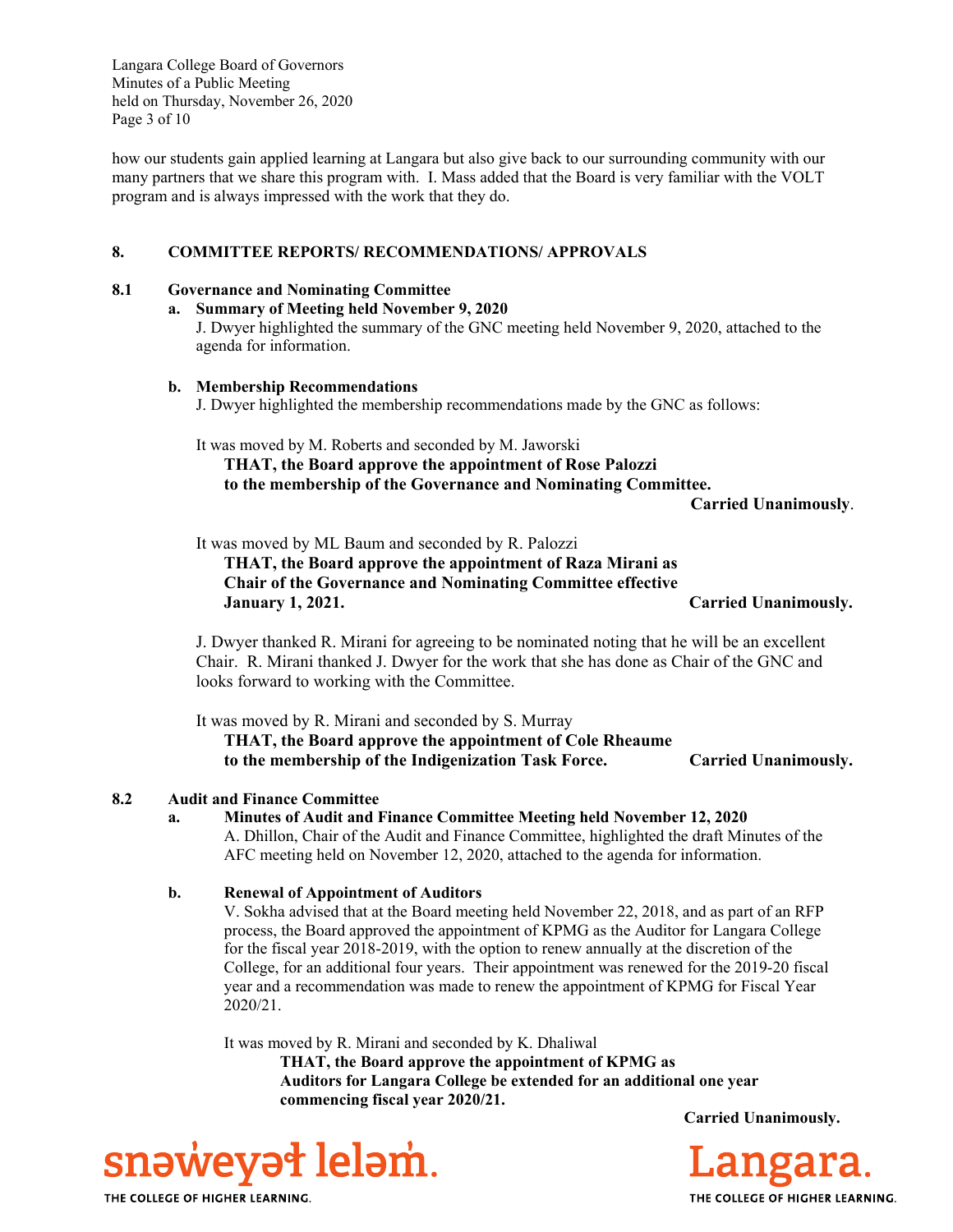Langara College Board of Governors Minutes of a Public Meeting held on Thursday, November 26, 2020 Page 4 of 10

#### **c. Preliminary 2021/22 Operating and Capital Acquisitions Budget**

V. Sokha highlighted the memo attached to the agenda for information and provided background on the preliminary budget for FY2021/22. He noted that the final budget will be presented to the Board at the March 2021 meeting. At this point in time we are presenting a deficit budget. There are a number of assumptions in the development of this year's budget. As per legislation, Langara is to present an annual balanced budget. However, given COVID and the rules from PSEC previously shared with the Board in the Spring to minimize impact on our operational delivery, we have a deficit. The College will work on addressing the deficit and work with the Ministry on the application of the PSEC principles as we move forward to present a final budget to the Board in March of 2021. Several significant assumptions were included as follows:

- 1. COVID 19 will continue to impact how the College delivers its instructions in 2021/22. The situation changes every day but in order to mitigate the possible impact the proposed budget includes \$1M dedicated specifically to COVID recovery.
- 2. The College will continue implementing its Workday Enterprise Resource Planning system, although COVID will significantly influence the implementation of that system as well. We are planning to start the preparation work for implementation of the Workday Student Information System. So far it has been scheduled to start in early-mid next financial year but that is subject to change if COVID or any other external factors arise.
- 3. As a result of changes due to COVID-19, revenue for Continuing Studies and International Education was significantly impacted and is reflected in the budget, which we do expect to recover those revenues next year if there is a vaccine. However, this means that the budget will be adjusted based on our final Spring enrolments. We should have that information in January 2021 and will keep the Board informed about significant changes in our enrolment and how it will affect the budget for the 2021/22 fiscal year. Everything else included in the budget mimics the 2020/21 budget as we try to keep our numbers steady and our expenses similar to previous years. The budget includes salary increases as a result of collective agreement negotiations. The revenues that we are planning are steady and the budget presented includes a 2% fee increase for domestic regular studies, however this will be reviewed again at the January Audit and Finance Committee meeting.

In response to a question on the requirement for a balanced budget, it was noted that there was a discussion that government would ease the legislative requirement to present a balanced budget and would allow a deficit due to COVID-19. While the College has received verbal information it has not yet received anything in writing from government confirming this. Based on these verbal discussions, the College is assuming we can run a deficit budget for FY2021/22. If not and we are required to have a balanced budget for FY2021/22, this will have a significant impact since we would need to reduce \$-8.6M from the budget. The College will work with the Ministry and, if and when, written notification is received from government that we are allowed to carry a deficit, the Board will be notified through the Audit and Finance Committee.

L. Trotter clarified that we have been advised by the Ministry of Advanced Education, Skills and Training that they are working with the Ministry of Finance on a legislative amendment to allow not only Langara but the entire public post-secondary sector to run a deficit for both the current fiscal year and FY2021/22. Looking at this fiscal year and knowing that we are going to be in deficit of approximately \$8M, we still do not have the legislative tools in place and we have alerted government of our situation. V. Sokha's point about FY2021-22, our assumption is that we will be allowed since we have been told verbally that we will be able to carry a deficit, and as we look at the budget we are looking at a deficit of \$8.6M subject to a lot of caveats that we don't know yet. Again, if government does not allow us the legislative tools we need to be able to run a deficit and the solution that we have previously discussed with the Board, then we would have to take other steps.



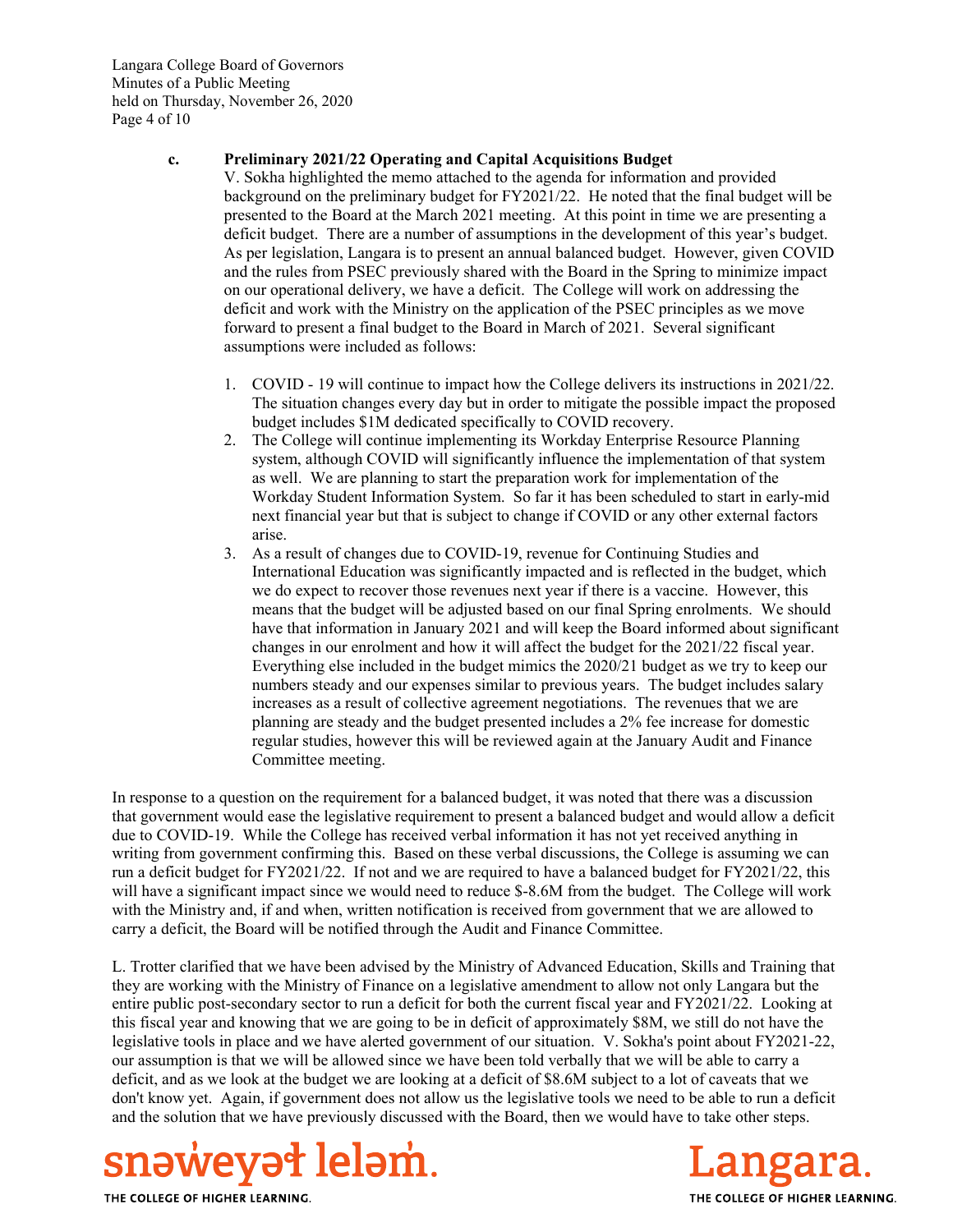Langara College Board of Governors Minutes of a Public Meeting held on Thursday, November 26, 2020 Page 5 of 10

In response to a question about why the college has not spent any of the allocated \$1M budget for COVID recovery, it was noted that this is the proposed budget for next year (FY2021/22). V. Sohka then noted that the COVID spending is related to support faculty with online delivery pedagogy and the way we have to operate due to COVID guidelines from the PHO and WorkSafeBC. The COVID spending will be a continuing expense which we have spoken to government about as well as the decline in ourinternational enrolment numbers that have caused a deficit. We are tracking and will itemize what are the COVID related expenses. He reiterated that the main reason for our deficit is not the additional spending due to COVID but the sharp drop in our revenues due to the impact of COVID on international student recruitment.

In response to a question, V. Sokha advised that the College has been fairly conservative in building the budget and this preliminary budget will be worked on over the next four months. A. Dhillon added that Senior Management has done a fair amount of work to allow classes to go virtual and kept to the bare minimum the number of classes that must be held in person to meet the COVID requirements. There is a level of conservatism that has been built into the budget based on many unknowns and the fact that the College has the ability to provide education on a virtual basis within the present environment and what could impact additional FTE's in the future. Senior Management is mindful that if it does need to be worked into the budget based on what happens during the winter semester, they will update accordingly and report. They have built a good conservative budget based on the capabilities they have put in place. The COVID amount is included in case they need to go even further to allow more capabilities and virtual access to a lot more programs, then that will be invested appropriately.

### **8.3 Indigenization Task Force Update**

J. Dwyer, Chair of the Indigenization Task Force, advised that the Task Force held two meetings on October  $8<sup>th</sup>$  and November 18<sup>th</sup> and there will be a few outcomes that the Board will be seeing from those meetings. She reminded Board Members of the Terms of Reference for the Task Force to educate the Board on the particular strategic issue and then facilitate a decision with the Board in terms of how the Board can appropriately provide input and assist the College on that strategic issue.

A half-day virtual session was recommended for April (due to COVID) and the Board was asked if there were any concerns with the time commitment. Seeing none, she advised that she will report their agreement with the half-day session to the Task Force. The Task Force is also discussing the curriculum and trying to determine what the Board's understanding of Indigenization. She noted that the Task Force has reported on what the Langara Board has done in the past to work together on Indigenization, and that in November 2018 the Board received a presentation from Rick Ouellet on Indigenization and the history of colonization. The Task Force recommended that the Board Chair ask Board Members to summarize what they self-assess their understanding of Indigenization to be and in the context of education. Those responses will be shared with the Task Force anonymously. The next meeting in December will be to identify agenda items for the Board education session.

#### **8.4 Student Enrolment Task Force Update**

R. Mirani, Chair of the Student Enrolment Task Force, advised that the Task Force held two meetings on October 19<sup>th</sup> and November 16<sup>th</sup>. The Task Force received an update on enrolment tracking for spring of 2021. M. Heldman shared a weekly update provided to the College dated November 23, 2020 from Institutional Research. The update showed enrolment figures after one week of registration which included application information. She highlighted the three areas that are monitored in the run up to registration:

1. Applications - the number of applications divided into Domestic and International. The usefulness of this report is that it is year over year information. She noted that year over year domestic applications are flat and International applications are down almost 30%. When it comes to offers made, year over year domestic offers are down 14% and International offers are down 10%. The number of offers that are accepted for domestic is down 12% and for International is up over 18%.



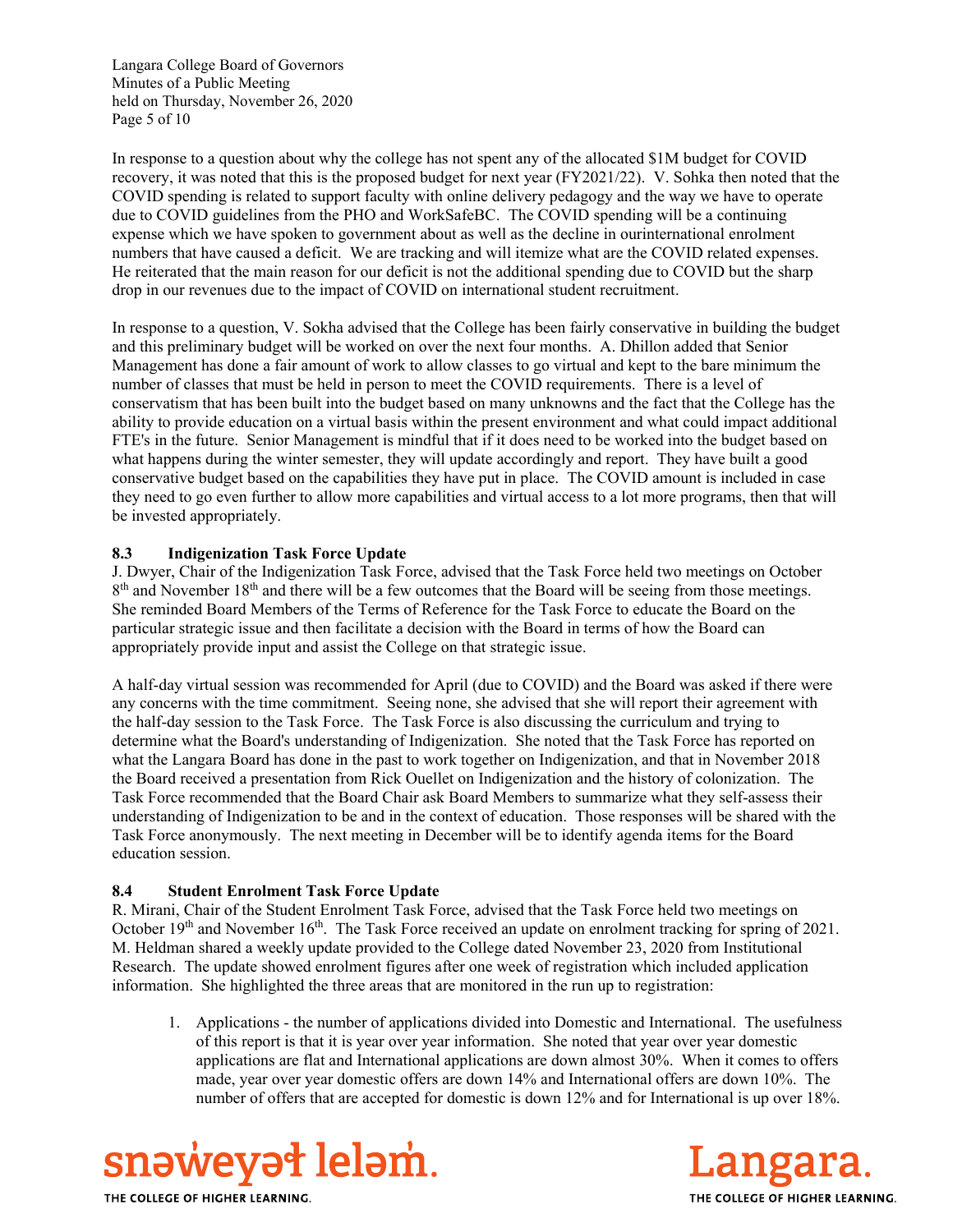- 2. Number of enrolments every time a student selects a course, it becomes an enrolment. The number of enrolments for domestic is up 1% and for International is down 15%.
- 3. Number of Unique Students is a student that takes one course or five courses because they are in a program. The number of unique domestic is up 1% for this spring and for International is down 17% when we compare the activity from last year.

Y. Varachia touched on the International numbers noting that although we are 15% below what we were last year, we did forecast and plan for this decline. On the International student enrolment side we are working with faculty and other units to continue to support our International students and ensure that they updated information as they decide to continue with their studies online. For Langara, we have a lot of students that want to enrol but the difficulty is in obtaining a study permit, especially for January. There was a two-stage permit process implemented in the Summer for the Fall term that has now been discontinued, so we communicating with the government, BC Colleges, and other organizations to find a solution. We are not trying to get new International students to do F2F classes right now since they can't get to Canada, but to allow students to continue their studies online in their home countries. He advised that other institutions were allowing new students to enrol and register for courses but that there is a risk that Immigration, Refugees and Citizenship Canada (IRCC) may not allow this time to count towards the students study permit and work study permit. We were initially hesitant in allowing this and advised students that if they want to enrol and start taking classes that there are some inherent risks in doing this. We have asked all new international students interested in registering to sign a waiver that they understand the risks. We have seen an uptick generally from students who are in countries that have a higher success in Visa permit approvals. The college is monitoring this situation and working with partners at the provincial and federal level to raise and address this situation.

In response to a question if there is a particular point in registration where we will get a clearer idea of what numbers will look like, Y. Varachia advised that for the past few semesters it has been unpredictable due to COVID, and it really depends on how fast study permits are processed. We are working individually with students who are assigned a coordinator to support them. We will have a clear picture of enrolment for the spring before the holidays.

In response to a question as to what is driving these numbers, it was noted that it is primarily around the Visa application process as students do want to come to Langara. A weekly report is provided to the Ministry and the number of students that continue to trickle into BC is on the rise so it is clearly a Visa processing issue right now. The opportunity to study at home makes it easier for students to commence/continue their studies so that they are not delayed in graduating. Y. Varachia noted that Institutional Research provides these reports every Monday and they can be shared with the Board when a significant change is noted.

K. Dhaliwal noted that this is a complicated situation but she has a lot of confidence in the way that Langara has been approaching it. The College is staying informed which is not easy as things change on an ongoing basis. From a liability perspective, the College is making sure that students are aware of consequences in terms of longer term immigration options if they decide to begin courses before obtaining a study permit, even though they have applied for one. There is a certain pathway that has been carved out over time where initially you obtain a study permit for a public post-secondary institution in Canada, and once you obtain a credential from that institution most people are entitled to a work study permit that allows them to gain full-time work experience that will allow them to eventually qualify for permanent residency. If there is some issue where people don't complete a program while physically in Canada, there is some uncertainty around whether people will be able to qualify for post-graduate work study permits and whether they will be able to use that credential for points in a permanent residency application. COVID has generated a lot of uncertainty right now and it is not completely clear what we would advise them specifically other than there may be some consequences that we don't really understand yet. It seems like this is on everyone's radar and the most important thing is that everyone is aware of what is happening on the immigration policy side, which is very encouraging.



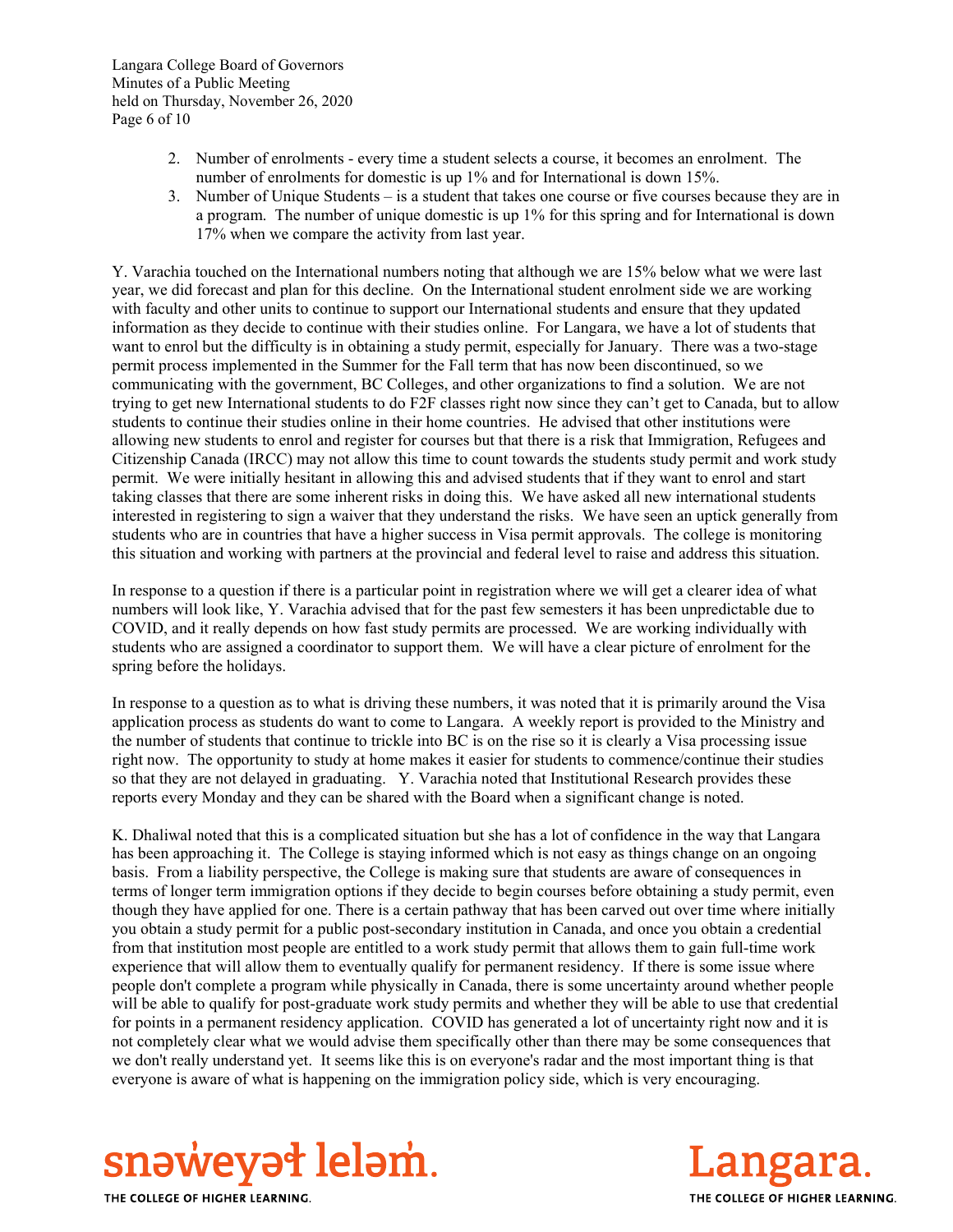Langara College Board of Governors Minutes of a Public Meeting held on Thursday, November 26, 2020 Page 7 of 10

J. Dwyer acknowledged that the College assigning one-on-one liaisons with students is very impressive and thanked all involved.

#### **8.5 President's Committee on Academic Freedom and Freedom of Expression Update**

L. Trotter, co-Chair of the President's Committee on Academic Freedom and Freedom of Expression on Campus provided an update on the meeting held November 23, 2020. He advised that the Committee is moving towards completing its mandate. The committee just held a focus group with students this past week seeking their input. Another focus group is scheduled with CUPE in December and then the Committee should be able to present a recommendation to the Board in January or March. It appears that the Committee will be making a recommendation that the Board adopt a Statement of Principles for Academic Freedom and Freedom of Expression on Campus. He acknowledged the work of the Committee noting that co-Chair, John Russell and committee members Darrell Kean, Joyce Wong, Gerda Krause, Rose Palozzi (and previously Briana Fraser) and Margaret Heldman (and previously Ben Cecil) have done a significant amount of work over the last two years to develop the Statement of Principles for Academic Freedom and Freedom of Expression on Campus to the Board. As we have reached out to the College community and gained their feedback, we have addressed issues around making sure the Statement deals with issues around respect and inclusivity, while still allowing for tough academic discussions. A Committee will also be established that will provide recommendations to the Provost in terms of any controversial issues or speakers that may be invited to the College. The Committee is looking forward to sharing the document with the Board and this may provide another strategic discussion item.

### **9. EDUCATION COUNCIL REPORTS**

The Board Chair reminded Board Members of Section 23 of the BC College and Institute Act that requires Education Council to advise the board on the development of educational policy.

**9.1 Education Council Summary Report for meeting held September 22, 2020** D. Bernaerdt highlighted the Education Council summary report for the September 22, 2020 meeting attached to the agenda for information.

### **9.2 Education Council Summary Report for the meeting held October 20, 2020**

D. Bernaerdt highlighted the Education Council summary report for the October 20, 2020 meeting attached to the agenda for information. Of special note was

D. Bernaerdt noted that Education Council (EdCo) has transitioned over the last several months to more a deliberate approach in its operations during COVID. The emergency meetings that were being held in the summer have come to an end and EdCo is back on its regular monthly meeting schedule. The pandemic has meant that the continued suspension of the Langara English Test (LET) presents a challenge for admissions and for meeting English course prerequisites. In lieu of the LET, as well as the Test of English as a Foreign Language (TOEFL) and International English Language Testing Service (IELTS), the English Department is continuing the use of a Duolingo score in conjunction with lowering the percentage that they accept for an English 12 final grade and lowering it to 50%. The English Department is monitoring student success rates during this semester to help guide decisions for the future. RES will continue to use a Duolingo score for admission purposes through at least fall 2021.

Program review continues to drive many of the changes that we are seeing. This encompasses the program and course changes from Computer Science in the report and those typically are updated learning outcomes, program and course descriptions. He emphasized the new Fine Arts 2262 Course - Indigenous Carving 3D. An iteration of this course has been offered three times as a special topics course and with the approval of FINA2262 this formalizes the course as a regular offering within the Fine Arts department. It is the second half of the 2D Carving Course that is already in place and represents the department's commitment to Indigenization of their curriculum. The carving courses are two examples of courses that continue to be



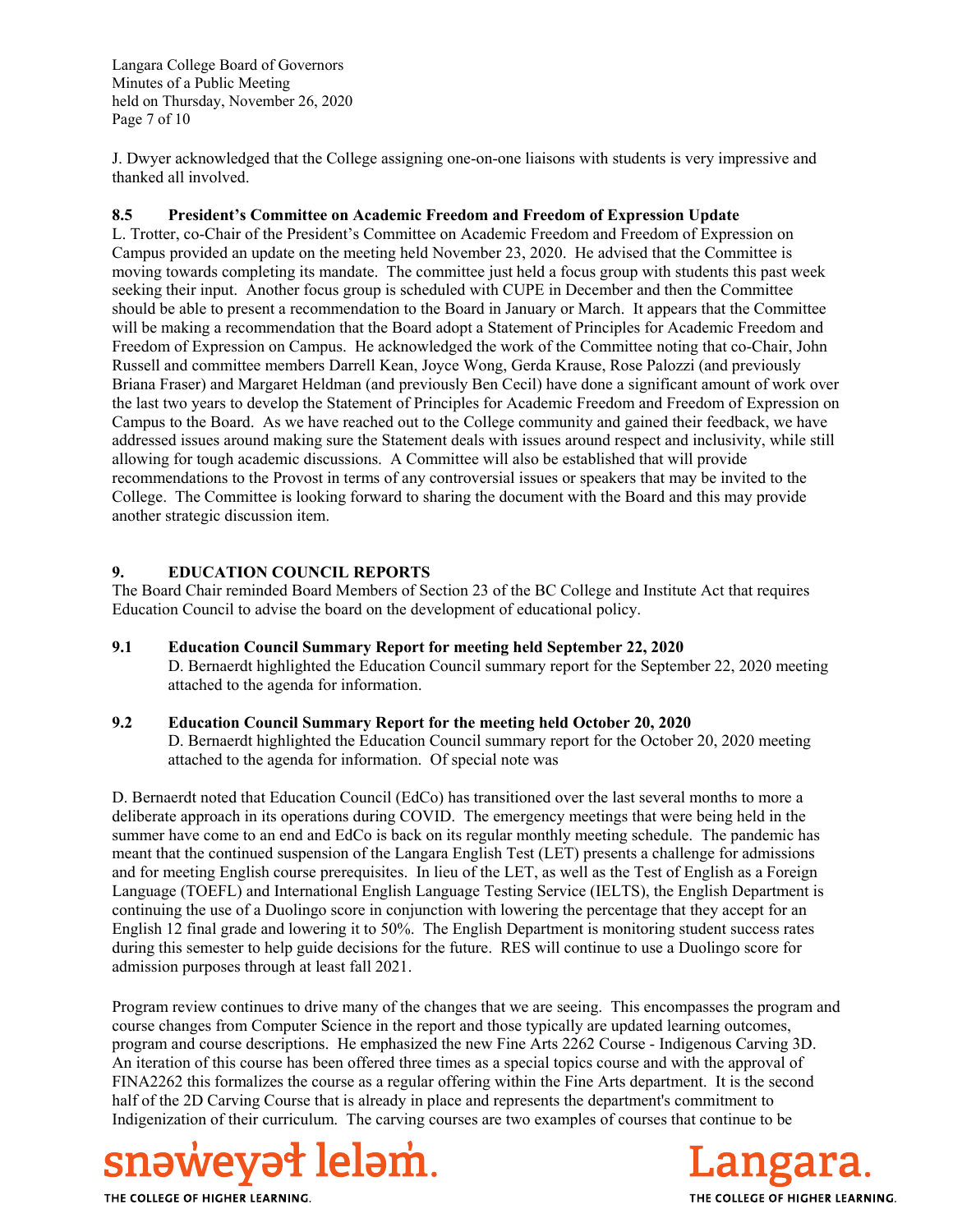Langara College Board of Governors Minutes of a Public Meeting held on Thursday, November 26, 2020 Page 8 of 10

offered F2F on campus with appropriate COVID-19 protocols. Another COVID influenced change was the decision to reduce the number of supporting signatures required for student member nominations from the previous requirement of 15 to 5. The Registrar reviewed the practice at other institutions and found that 3-5 signatures was typical and felt it was an appropriate change.

#### It was moved by M. Roberts and seconded by S. Murray **THAT, the Education Council Summary Reports for the meetings held September 22 and October 20, 2020, be received.**

**Carried Unanimously.**

# **11. BOARD MEMBER REPORTS**

M. Jaworski, as Board Liaison to the Langara College Foundation, provided an update on the Langara College Foundation activities as follows:

#### **New Board members:**

- Two new board members now added to the Foundation board
	- o College Board appointment Michal Jaworski
	- o Raj Arneja a Langara alumni, Director Corporate Engagement with Nanak Foods and founder of SEVA Thrift Store in Surrey

#### **Projections to Year end**

- With the record fundraising of \$1.19M in 2019 through the Beyond 49 campaign. The 2020 fundraising projections to year end are anticipated to be lower. It is anticipated that the external fundraising total for the Foundation will be approximately \$1M.
- The pandemic did disrupt our prospect pipeline activities this past spring.
- While donor support has never been stronger, it will be important for the Foundation continues to align its focus on projects that support students through the pandemic.

### **Financial Updates:**

- An RFP process for the Foundation's banking services will take place in the new year to explore the market for a financial institution.
- Discussions and review of policies are taking place to explore the potential of increasing the percentage of holdings in fossil free investments

### **Holiday Hampers**

- Applications have been received from 23 families and 214 students for Holiday hampers.
- This program has historically only assisted student families but because of COVID we have expanded the program. We have raised and will deploy just over \$40K in funding for the Holiday Hampers.
- This mirrors our support provided to students during the first ever Back to School hamper project (279 students in \$40K in support).

### **Laptop Lending Library**

- The COVID-19 pandemic has drawn our attention to an important issue: not all students have personal access to computers and other online tools.
- As an update, the Foundation has now raised just over \$110K towards this project and it is set to be rolled out in January with 30 computers.
- Computers will be added to the program as need is determined and as funds are raised.



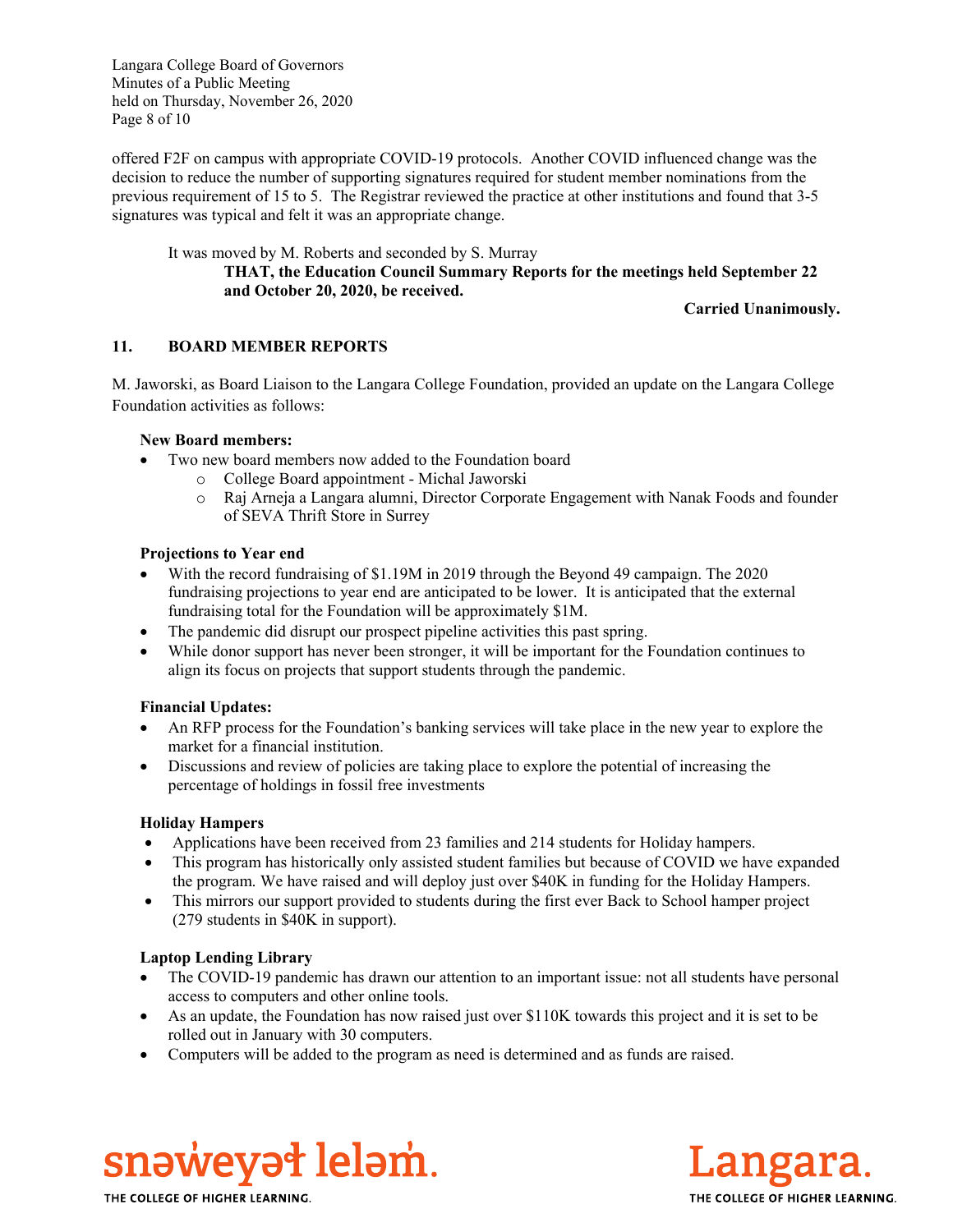Langara College Board of Governors Minutes of a Public Meeting held on Thursday, November 26, 2020 Page 9 of 10

#### **Environmental Studies Field School Equipment**

Funding has also been provided to the Environment Studies program to assist the purchase of a water meter to be utilized with their re-imagined field school. The field school normally travels to Pacific Rim National Park. However, guidelines on travel, group size and social distancing make this course challenging to deliver. An alternative capstone course has been created and will take place locally in Still Creek (Renfrew and Grandview area). The course will address urban development, pollution, habitat destruction and restoration in a practical work environment.

**Celebration of Excellence** - An event traditionally held in December and April annually, to honour student scholarship recipients, will take place this term as a virtual recognition. A video presentation will launch on December 10th at 4:30pm and is supported by an enhanced mail-out to recipients as well as an online message board for student and donors to exchange congratulations. https://langara.ca/student-services/financial-aid/celebration-of-excellence/index.html

There has been a lot of great activity this year, notwithstanding the pandemic, with some challenging times ahead but the Foundation is well positioned with Executive Director Moira Gookstetter at the helm doing excellent work to ensure that we are doing everything we can to manage our assets appropriately and ensure we are ready and available to do what is necessary to help our students.

D. Hunter noted that she was one of the students who lost her entire industry due to COVID and commended the excellent work of the Foundation. As a student having received the notifications, she felt that the College had her back and were thinking about and empathizing with the position the students were in and making it possible for students to go to school.

In response to a question, M. Jaworski reminded Board Members how to make donations through the Foundation including individual, corporate, and donation of stipend to the College. At the request of a Board Member as to how a Corporation could support a program at the College, M. Jaworski advised that he will bring this to the Foundation's attention.

A. Dhillon advised that he and L. Trotter had an opportunity to attend a virtual AGB session regarding fiscal resiliency. One of the points he took away from the session was regarding a dashboard of financial and nonfinancial measures that the Board can look at to be aware of current trends and happenings in order to see how we are trending for the strategic directions we have set. How do we measure our success on that particular outlook and how do we give direction to Senior Management on items that we would like to see both financial and non-financial? One of the goals is that it is something that Management has had to bring forward in the past and it is difficult to have an understanding what the Board wants when in actuality it should be the Board looking at its current strategic outlook and goals and set those measures. This is a topic of discussion that will be going to the Audit and Finance Committee. It would mean touching base with Board Members to get an understanding of what they would like to see on that dashboard. The dashboard would be a measuring stick for specific measures on how our strategic items are doing in the next five years. S. Murray fully supports the dashboard noting that the power and value of a dashboard is often in the design process because it forces you to think about what you want to see on the dashboard.

For the benefit of new Board Members, A. Dhillon advised that the Association of Governing Boards (AGB) is a US not for profit that provides resources, training and education for Board Members that Langara is a member of. In the past, the President and Board Members would attend conferences to learn and get a pulse of what the current issues are that may impact Langara. AGB provides seminars with issues and best practices and have adapted this information during COVID (virtually) so that at any time we could access those resources. L. Trotter further noted that AGB has in the vicinity of 1,500 member institutions across the United States, Canada and around the world whose focus is primarily on governance. It does tend to have an American flavor but it does have an 80% overlap with governance and legal consideration within a Canadian context which makes it valuable. Of great benefit is that what happens in American institutions in terms of